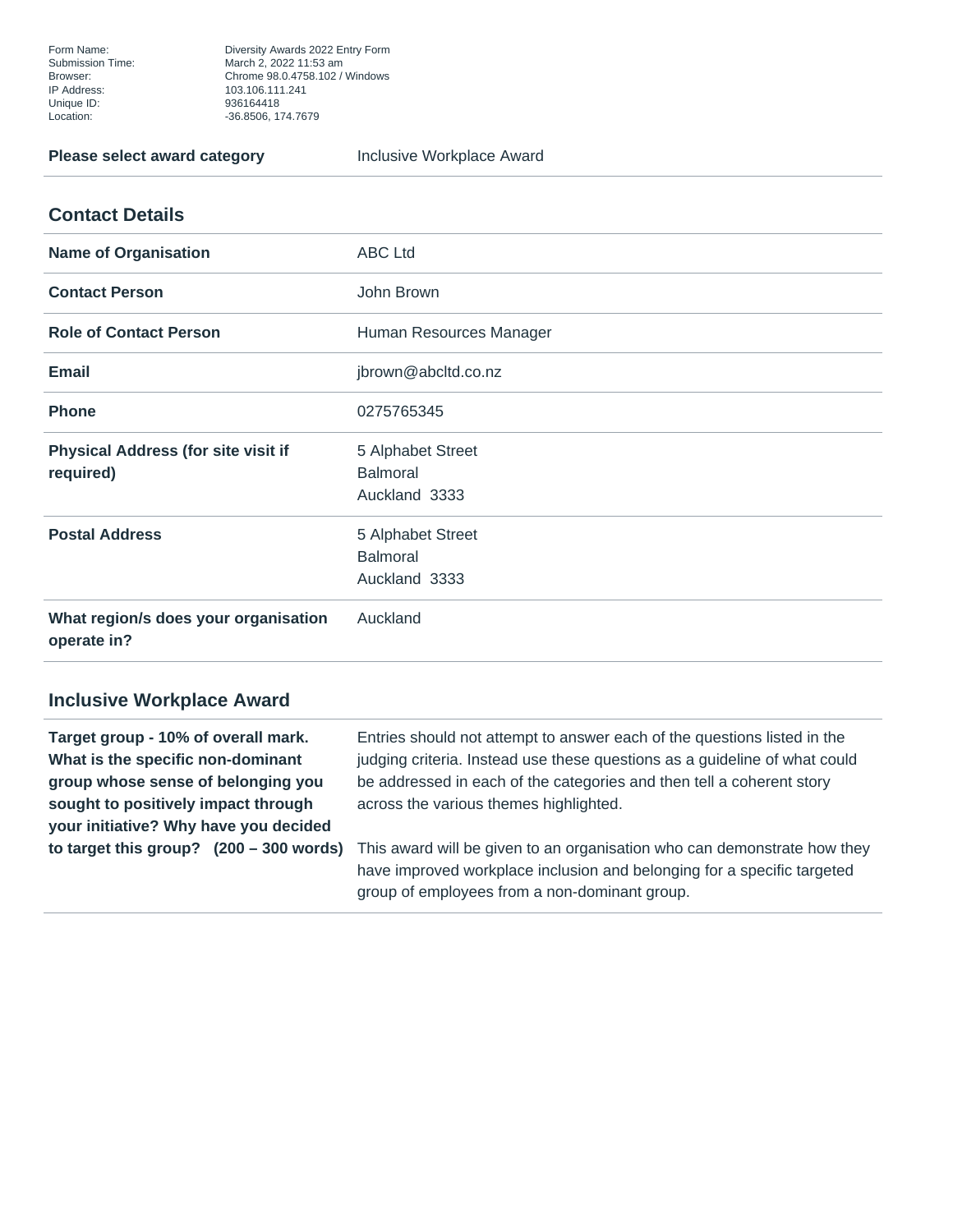**The initiative - 25% of overall mark. Please tell us about a specific initiative aimed at fostering workplace inclusion and belonging for the above-mentioned group. How was the initiative conceptualised? How does the initiative improve team inclusion and collaboration? What level of leadership support did the initiative attract and how are leaders influenced to be part of the journey? (400 – 550 words)** Enter your text here

**Implementation - 25% of overall mark. How was the initiative introduced to the workforce? How was it implemented? How is the initiative supported by the leaders/managers of the organisation and what level of accountability does management take for the success of the initiative? Did you encounter any specific challenges in building inclusive teams and how are these addressed? For instance, how do you build healthy interactions between employees with significant differences in culture and values? How are individuals equipped to indicate if they feel excluded from the team dynamic? And how are such individuals and teams supported towards greater inclusivity? How are dissent and disagreement expressed and managed in the organisation? (400 – 550 words)**

Enter your text here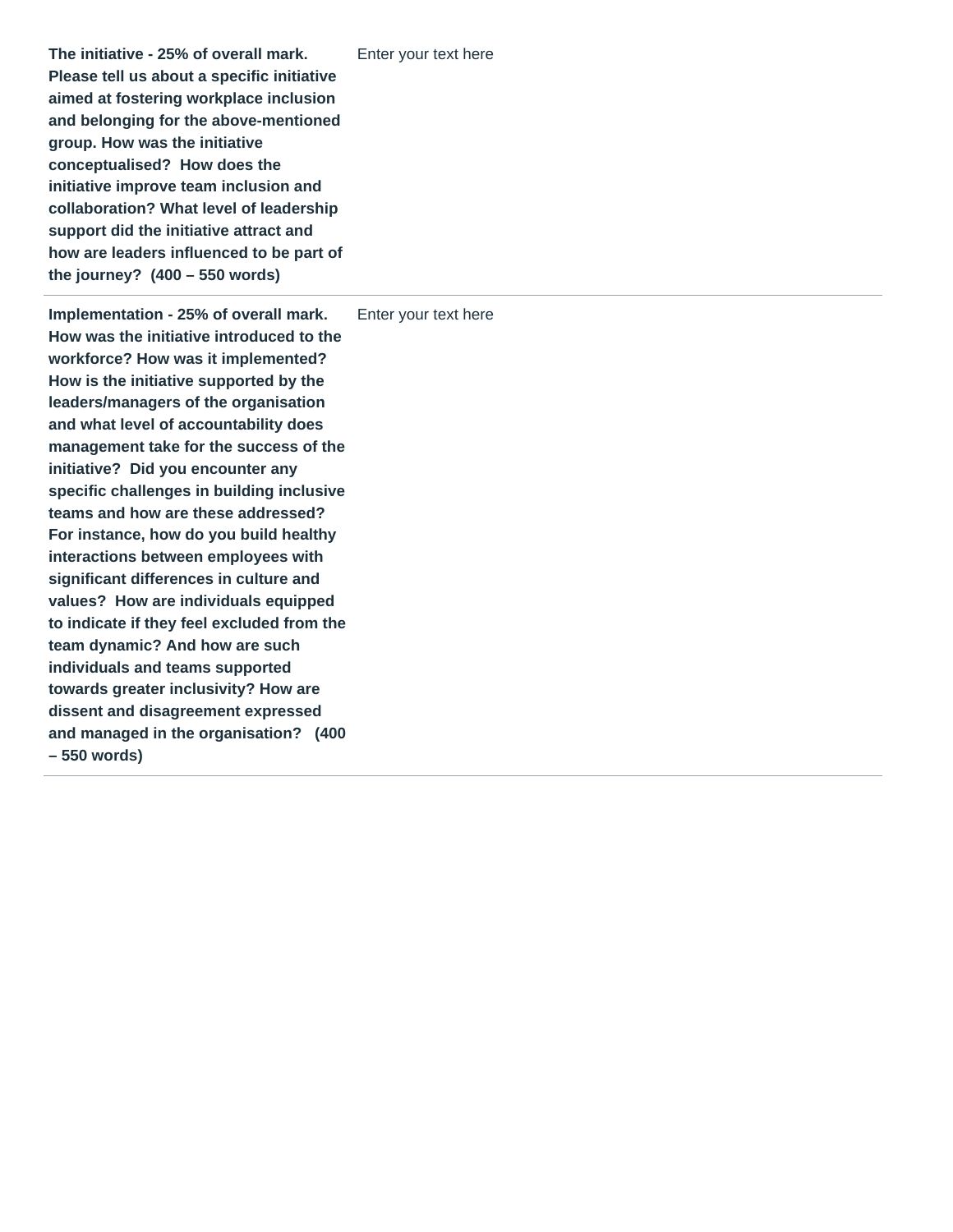| <b>Workplace Evidence - 20% of overall</b><br>mark. Please explain how the workplace<br>benefits from inclusive team cultures<br>and collaboration. Have you seen any<br>impact on retention, engagement,<br>customer satisfaction, innovation, or<br>productivity? Please give examples of<br>how leaders role model expected<br>behaviours. Ideally, evidence provided<br>will be quantified through formal<br>metrics aligned with strategic<br>objectives. Please also provide<br>examples of how the inclusive<br>workplace culture in the organisation<br>has positively impacted the external<br>environment, such as stakeholder<br>engagement, diversity in supply chains,<br>customer experience and/or social<br>cohesion. $(300 - 450$ words) | Enter your text here |
|-----------------------------------------------------------------------------------------------------------------------------------------------------------------------------------------------------------------------------------------------------------------------------------------------------------------------------------------------------------------------------------------------------------------------------------------------------------------------------------------------------------------------------------------------------------------------------------------------------------------------------------------------------------------------------------------------------------------------------------------------------------|----------------------|
|                                                                                                                                                                                                                                                                                                                                                                                                                                                                                                                                                                                                                                                                                                                                                           |                      |

| Enter your text here - remember your overall entry should not exceed 2000<br>words |
|------------------------------------------------------------------------------------|
|                                                                                    |
|                                                                                    |

## **Supporting Information**

| Tell us about your organisation in 100<br>words or less                                                                                                                     | A brief description of your organisation and its core purpose    |
|-----------------------------------------------------------------------------------------------------------------------------------------------------------------------------|------------------------------------------------------------------|
| Number of staff                                                                                                                                                             | Please enter the number of people who work for your organisation |
| Why did you enter the Awards?                                                                                                                                               | You will be required to fill in this section                     |
| Are you happy for Diversity Works New<br>Zealand to share your contact details<br>with organisations wishing to find out<br>more about the work discussed in this<br>entry? | Please indicate yes or no                                        |
| Logo upload                                                                                                                                                                 | Your logo is uploaded here.                                      |